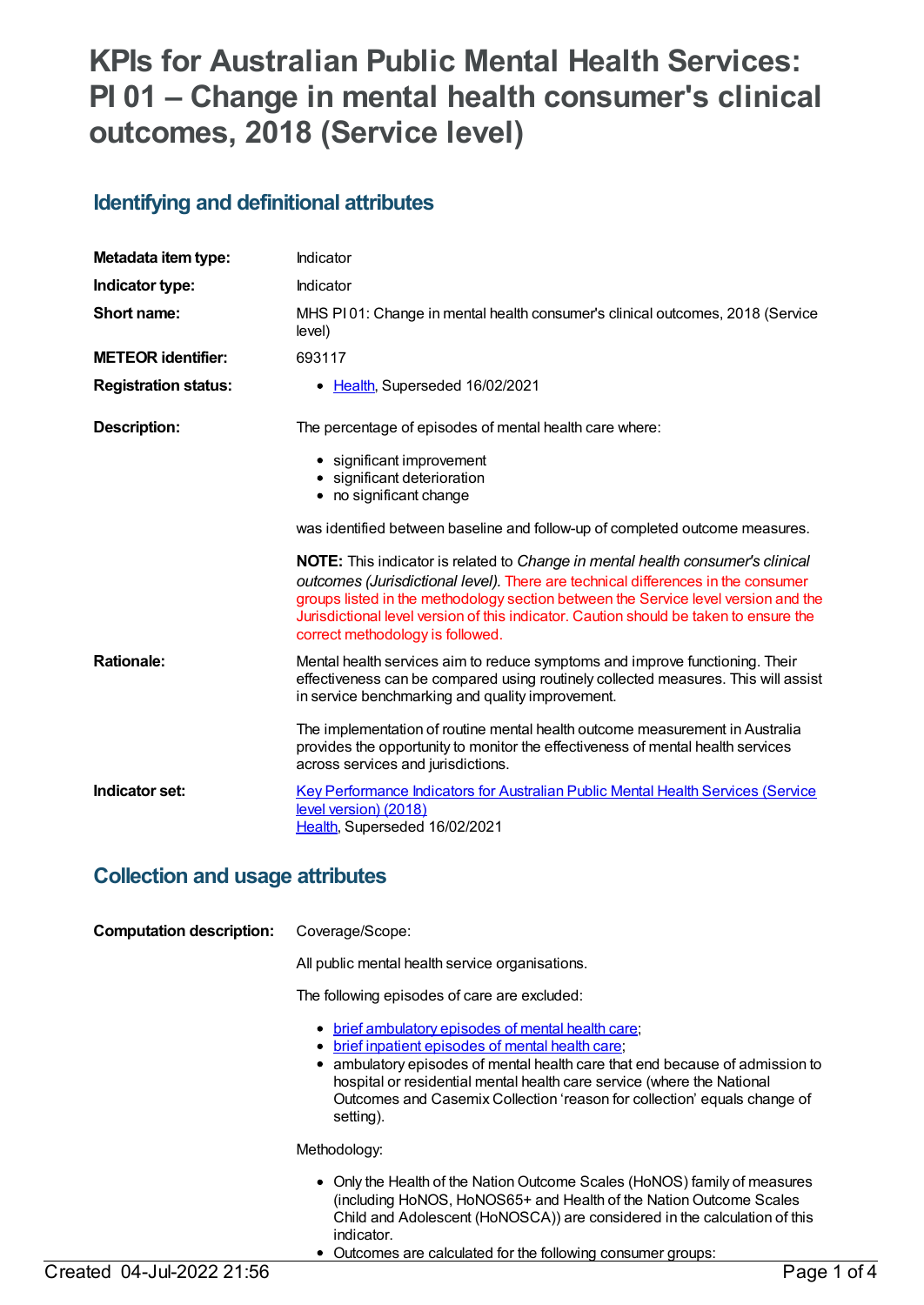\* Group A: Consumers separated from hospital. All people who were discharged from an acute admitted patient mental health care service within the reference period. Scores should be calculated as the difference between the total score recorded at admission (the 'baseline') and discharge (the 'follow-up').

\* Group B: Consumers discharged from ambulatory care. All people who were discharged from an ambulatory care episode within the reference period. Scores should be calculated as the difference between the total score recorded at admission to the episode (the 'baseline'), and discharge from the episode (the 'follow-up'). Ambulatory episodes that are completed because the consumer was admitted to hospital or residential mental health care must be excluded from the analysis that is, where the NOCC 'reason for collection' equals change of setting.

\* Group C: Consumers in ongoing ambulatory care. All people who have an 'open' ambulatory episode of care at the end of the reference period. Scores should be calculated as the difference between the total score recorded on the first occasion rated within the reference period which will be either admission or review, (the 'baseline') and the last occasion rated which will be a review (the 'follow-up') in the same reference period.

\* Group D: Consumers discharged from residential mental health care. All people who were discharged from a residential mental health service unit within the reference period, excluding statistical separations. Scores should be calculated as the difference between the total score recorded at admission (the 'baseline') and discharge (the 'follow-up').

- Group change analyses can only be determined for episodes of care where both baseline and follow-up ratings are present. This excludes specific episodes defined by the NOCC data collection protocol as not requiring follow-up as well as episodes where either the baseline or follow-up measure is not available.
- The total score is determined for each individual baseline and follow-up score. This is the sum total of the 12 HoNOS/HoNOS65+ scales or the first 13 items of the 15 HoNOSCA. Where one or more of the HoNOS, HoNOS65+ or HoNOSCA items have not been completed correctly, the collection occasion should only be regarded as valid and complete if: \* For the HoNOS/HoNOS65+, a minimum of 10 of the 12 items have a valid severity rating (i.e. a rating of either 0, 1, 2, 3 or 4);

\* For the HoNOSCA, a minimum of 11 of the first 13 items have a valid severity rating;

\* There are no corrections made for missing items.

- Scores are classified as outcomes measures, i.e. 'significant improvement', 'significant deterioration' or 'no significant change', based on the effect size statistic.
- The reference period for this indicator is typically a single financial year, and the impact of modifying the reference period is unknown.

#### Definition notes:

- For the purposes of this key performance indicator, a medium effect size of 0.5 is used to assign outcome scores to the three outcome categories. A medium effect size is equivalent to an individual change score of at least one half (0.5) of a standard deviation.
- Individual episodes are classified as either: 'significant improvement' if the effect size index is greater than or equal to positive 0.5; 'significant deterioration' if the effect size index is less than or equal to negative 0.5; or 'no change' if the index is greater than negative 0.5 and less than positive 0.5.
- Analyses of the 2010–11 national pool of NOCC data identified that for: Inpatient and ambulatory settings- a four point threshold indicates a medium effect size. In practice this means an individual change score of at least four points equates to a medium effect size and significant change. This threshold is the same for all three HoNOS measures.

\* Residential settings- a five point threshold indicates a medium effect size. In practice this means an individual change score of a least five points equates to a medium effect size and significant change. There was only sufficient data to construct the HoNOS measure.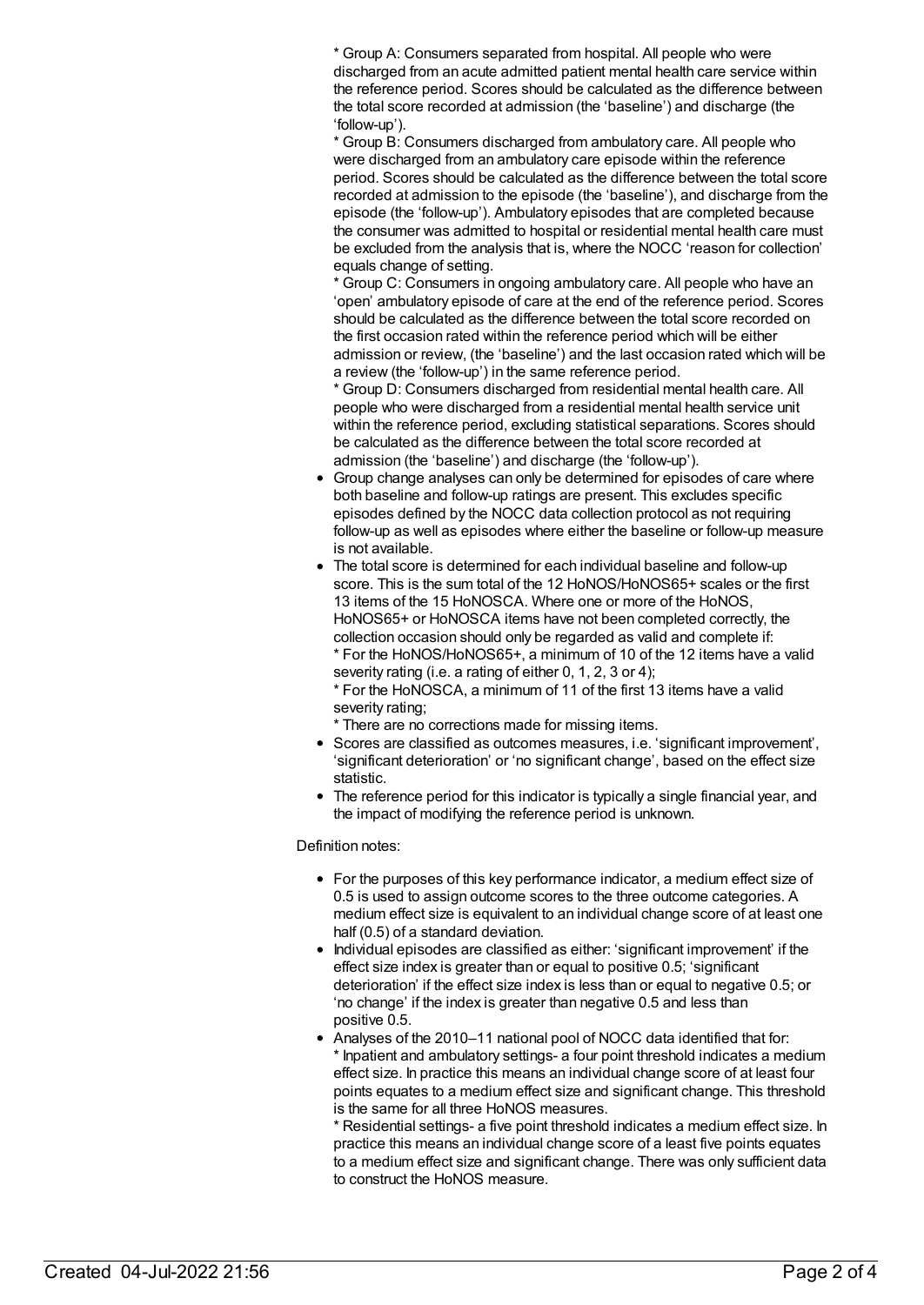| <b>Computation:</b> | (Numerator $\div$ Denominator) x 100                                                                                                                                                                                                                                                                   |
|---------------------|--------------------------------------------------------------------------------------------------------------------------------------------------------------------------------------------------------------------------------------------------------------------------------------------------------|
|                     | Calculated separately for each consumer group.                                                                                                                                                                                                                                                         |
| Numerator:          | Number of completed or ongoing episodes of mental health care with completed<br>outcome measures, partitioned by mental health setting, where significant<br>improvement/significant deterioration/no significant change was identified between<br>baseline and follow-up within the reference period. |
| Denominator:        | Number of completed or ongoing episodes of mental health care with completed<br>outcome measures, partitioned by mental health setting within the reference period.                                                                                                                                    |
| Disaggregation:     | Service variables: target population (adult only)                                                                                                                                                                                                                                                      |
|                     | Consumer attributes: diagnosis, age, Socio-Economic Indexes for Areas (SEIFA),<br>remoteness, Indigenous status                                                                                                                                                                                        |

## **Representational attributes**

| <b>Representation class:</b> | Percentage    |
|------------------------------|---------------|
| Data type:                   | Real          |
| Unit of measure:             | Service event |
| Format:                      | N[NN].N       |
|                              |               |

## **Indicator conceptual framework**

| <b>Framework and</b>             | Effective |
|----------------------------------|-----------|
| dimensions:                      |           |
| <b>Accountability attributes</b> |           |

| <b>Benchmark:</b>                                  | Levels at which the indicator can be useful for benchmarking:                                                                                                                                                                                                                                                                                                                                                                                                                                                                                          |
|----------------------------------------------------|--------------------------------------------------------------------------------------------------------------------------------------------------------------------------------------------------------------------------------------------------------------------------------------------------------------------------------------------------------------------------------------------------------------------------------------------------------------------------------------------------------------------------------------------------------|
|                                                    | $\bullet$ service unit<br>• mental health service organisation<br>• regional group of services<br>• state/territory.                                                                                                                                                                                                                                                                                                                                                                                                                                   |
| Further data development /<br>collection required: | The NOCC maintained by the Australian Government Department of Health<br>compiles all state and territory consumer outcomes data on an annual data<br>submission basis. However, the NOCC does not allow linkage of episodes of care<br>across financial years.                                                                                                                                                                                                                                                                                        |
|                                                    | This limitation does not exist for states and territories own data sets.                                                                                                                                                                                                                                                                                                                                                                                                                                                                               |
|                                                    | A proxy solution using a subset of episodes, which have commenced within the<br>same financial year, are used for producing this indicator from the NOCC.<br>Compared to data constructed from state and territory data sets and using<br>complete episodes, this limitation is likely to result in calculation of the indicator<br>based on a significantly smaller pool of episodes. It may also have a systematic<br>effect on apparent results on this indicator, but the direction and size of this effect<br>has not been systematically tested. |
|                                                    | Longer term, a process is needed that allows data reported by states and<br>territories to the NOCC for consumers who begin an episode in a given year to be<br>tracked when the episode continues into subsequent years. Work is underway to<br>build an episode identifier into the NOCC. Additionally, consistent, cross-year use<br>of service identifiers and unique identifiers for consumers is necessary to enable<br>full capacity to construct this indicator.                                                                               |